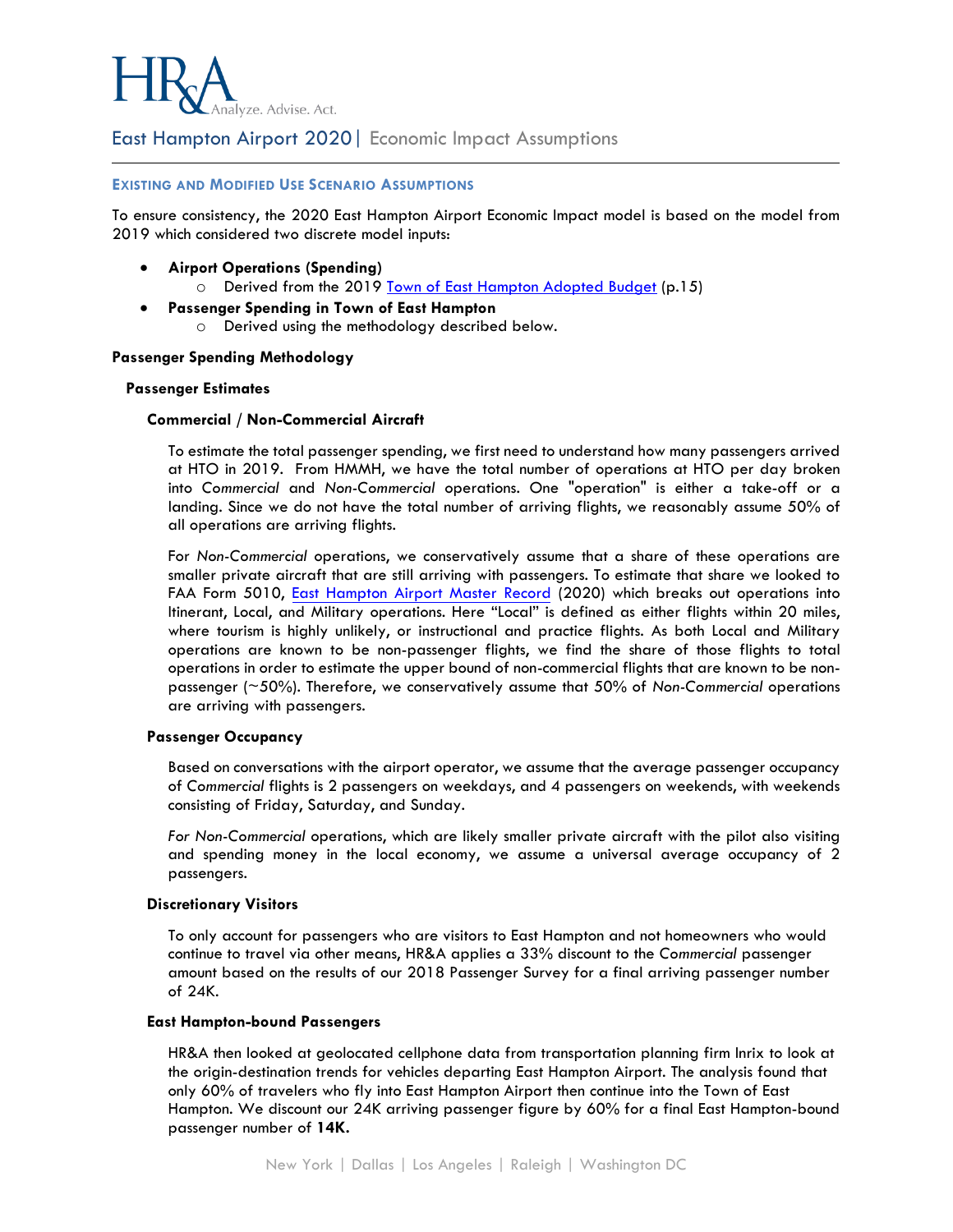## **Passenger Spending**

To estimate spending by these users, HR&A extrapolates visitor spending from Total Taxable Sales in the Town of East Hampton. The 2017 East Hampton [Hamlet Business District Plan](http://ehamptonny.gov/DocumentCenter/View/2292/East-Hampton-Business-District-Plan-May-2017-PDF) - Analysis Findings report by RKG Associates lists the Total Taxable Sales in East Hampton in 2014<sup>1</sup> as \$624M (\$667M in 2019 dollars), and estimates that 46% of that spending is by visitors and second home owners in East Hampton, approximately **\$306M**.

To estimate what share of visitor spending comes from Airport users, HR&A finds the ratio of arriving airport passengers to all arrivals in East Hampton derived from the RKG Report. Of an estimated 1.7M arrivals, our 14K airport passengers represent **.8%.**

To account for the disparity in spending power by Airport users and other visitors, HR&A leverages assumptions from MMGY Research's Portrait of American Travelers estimate of spending for luxury travelers as well as data from the Consumer Expenditure Survey comparing the average cost of a vacation for highincome individuals to median income earners. The sources finds that high-income vacationers spend 3-7x more than the median. HR&A weights the 1.3% of Airport users by their spending multiplier to estimate that they account for 7% of all visitor spending, or **\$7M-\$20M**.

To distribute this spending among different expenditure categories, HR&A leverages a [Discover Long Island](https://www.discoverlongisland.com/wp-content/uploads/2015/09/NYS-Tourism-Impact-Long-Island-2017-CLIENT.pdf)  [report](https://www.discoverlongisland.com/wp-content/uploads/2015/09/NYS-Tourism-Impact-Long-Island-2017-CLIENT.pdf) by Tourism Economics outlining the average distribution of visitor spending by category.

*Note:* This assumption uses best available data which is representative of all East Hampton visitors. This potentially includes day trippers who do not stay overnight or spend much in Town which may have the effect of artificially suppressing the average spend of overnight visitors. While best efforts were taken to weight these assumptions to be better reflective of Airport passengers, these numbers are preliminary and will be updated following data from the 2021 Airport Passenger Survey which seeks to better understand passenger spending habits.

| <b>Value of Visitor Spending</b> | Total          | <b>Per Passenger</b> |
|----------------------------------|----------------|----------------------|
| <b>Accommodations</b>            | $$1.4-S4M$     | $$100 - $280$        |
| Food and Beverage                | $$2.7 - $7.8M$ | $$190 - $557$        |
| <b>General Retail</b>            | $$1.4-S4M$     | $$100 - $280$        |
| Entertainment                    | $$0.7-$2M$     | $$50 - $140$         |
| <b>Residential Maintenance</b>   | $$0.6M-S1.8M$  | $$40 - $130$         |

## **Passenger Spending Assumptions**

<sup>1</sup>New York State reports total taxable sales at the County level, a more up-to-date figure for East Hampton in 2019 is not readily available.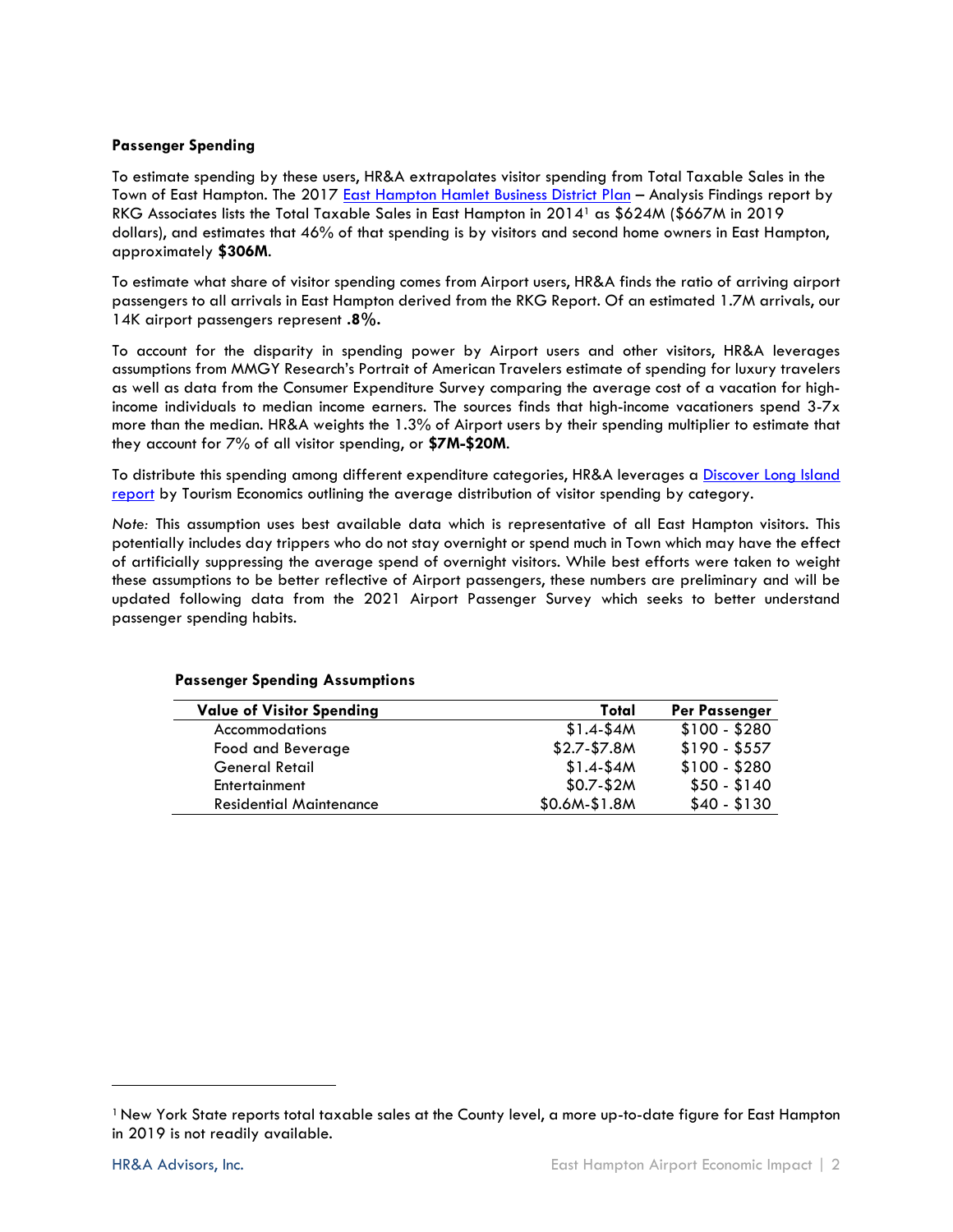# **EXISTING CONDITIONS**

The table on the following page outlines the assumptions used in the Economic Impact Model assuming "typical," pre-COVID (2019) operational conditions.

| <b>Model Inputs</b>                     | Value          | <b>Source</b>                                         |
|-----------------------------------------|----------------|-------------------------------------------------------|
| <b>Airport Operations</b>               |                |                                                       |
| 2019 East Hampton Airport Budget        | \$6,321,919    | Town of East Hampton                                  |
|                                         |                |                                                       |
| <b>Passenger Spending</b>               |                |                                                       |
| <b>Airport Flights (Operations)</b>     |                |                                                       |
| <b>Total Operations</b>                 | 30,691         | <b>HMMH</b>                                           |
| <b>Commercial Weekends</b>              | 9,486          |                                                       |
| <b>Commercial Weekdays</b>              | 7,657          | $\pmb{\eta}$                                          |
| Non-Commercial                          | 13,548         |                                                       |
| Non-passenger share of Non-Commercial   | 51%            | FAA Form 5010, HMMH Aircraft Classification.          |
| flights                                 |                | HR&A Analysis (described above)                       |
| <b>Arriving Share of Operations</b>     | 50%            | HR&A Estimate based on assuming that roughly half     |
|                                         |                | of operations must be arriving.                       |
| <b>Arriving Passenger Operations</b>    | 12,026         |                                                       |
| <b>Commercial Weekends</b>              | 4,743          |                                                       |
| <b>Commercial Weekdays</b>              | 3,829          |                                                       |
| Non-Commercial                          | 3,455          |                                                       |
| <b>Passenger Occupancy</b>              |                |                                                       |
| <b>Commercial Weekdays</b>              | 2              | Airport Manager                                       |
| <b>Commercial Weekends</b>              | 4              |                                                       |
| Non-Commercial                          | $\overline{2}$ |                                                       |
| Home-owner % of Passengers (deducted)   | 33%            | HR&A 2018 HTO Passenger Survey                        |
| Discretionary Visitor % of Passengers   | 67%            |                                                       |
| <b>Passengers</b>                       | 23,525         |                                                       |
| <b>Commercial Weekdays</b>              | 6,356          |                                                       |
| <b>Commercial Weekends</b>              | 10,260         |                                                       |
| Non-Commercial                          | 6,909          |                                                       |
|                                         |                | Inrix; based on anonymized geolocated cell phone      |
| <b>East Hampton-Bound Passengers</b>    | 60%            | data                                                  |
| <b>Total East Hampton Passengers</b>    | 14,115         |                                                       |
| <b>Visitor Spending</b>                 |                |                                                       |
| East Hampton Taxable Sales (\$2019)     | \$666,943,569  | RKG Associates, "East Hampton Hamlet Business         |
|                                         |                | District Plan - Analysis Findings" (2017) inflated to |
|                                         |                | 2019 dollars                                          |
| % of total taxable sales by visitors    | 46%            | $\pmb{\mathcal{H}}$                                   |
| East Hampton visitor spending (\$2019)  | \$306,794,042  |                                                       |
| HTO passenger share of visitors         | 0.8%           |                                                       |
| Spending by HTO users                   | \$7 - \$20M    | HR&A Analysis (described above)                       |
| <b>Distribution of Visitor Spending</b> |                |                                                       |
| Accommodations                          | 20%            | Long Island Tourism Economics                         |
| Food and Beverage                       | 39%            |                                                       |
| General Retail                          | 20%            | $\mathbf{u}$                                          |
| Entertainment                           | 11%            | $\mathbf{u}$                                          |
| <b>Residential Maintenance</b>          | 9%             | $\mathbf{u}$                                          |
| <b>Value of Visitor Spending</b>        |                |                                                       |
| Accommodations                          | $$1.4 - $4M$   |                                                       |
| Food and Beverage                       | $$2.7-$7.8M$   |                                                       |
| <b>General Retail</b>                   | $$1.$ \$4-4M   |                                                       |
| Entertainment                           | $$0.7-$2M$     |                                                       |
| <b>Residential Maintenance</b>          | \$0.6M-\$1.8M  |                                                       |